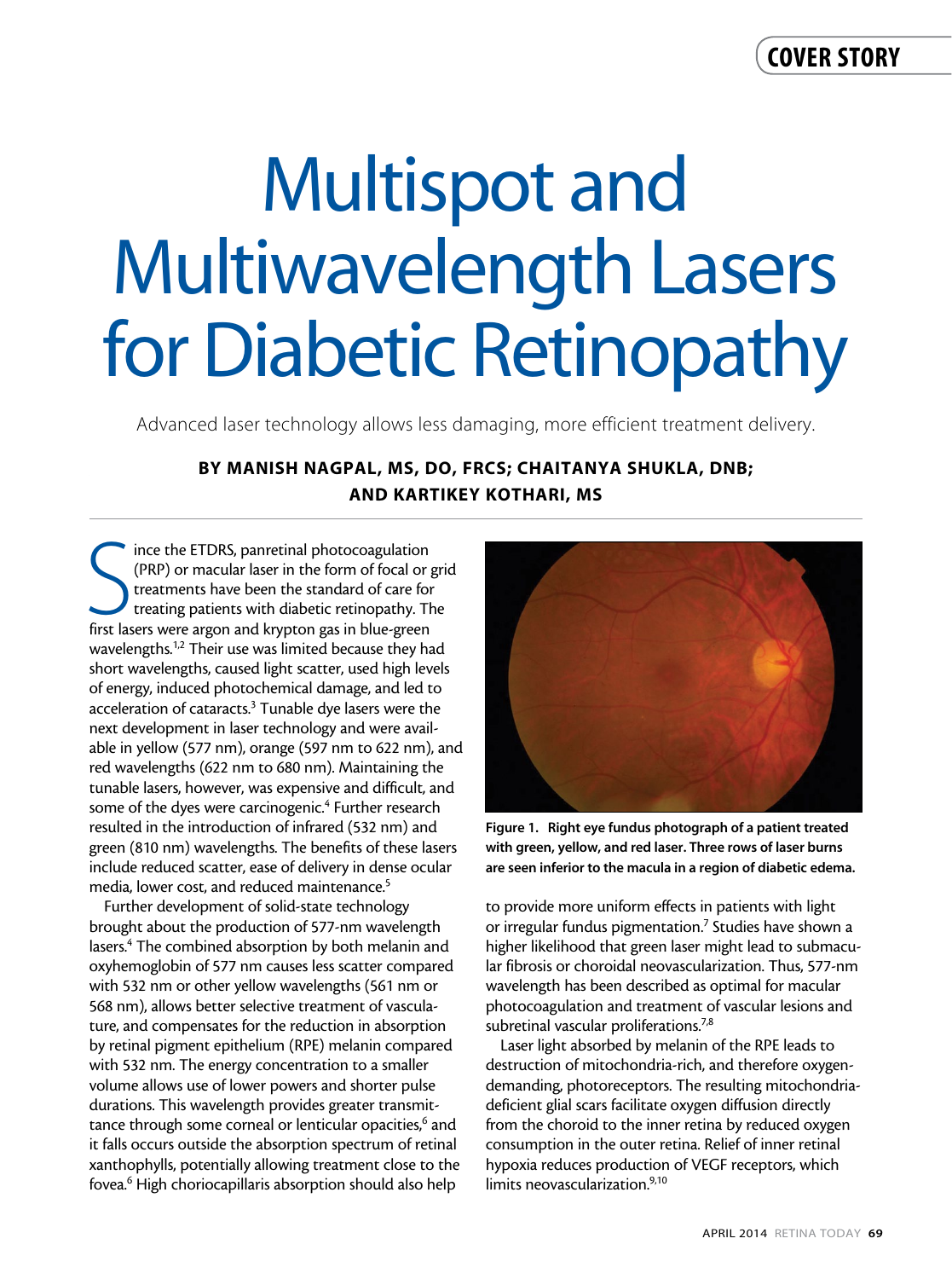## cover story



Figure 2. Optical coherence tomography (OCT) image of green laser burns shows increased reflectivity, subretinal fluid, and intraretinal vacuoles (A). OCT image of yellow laser burns shows a uniform effect with minimal disruption of the surrounding tissue (B). OCT image of red laser burns shows increased disruption of the outer retinal layers (C). Figure 3. Optical coherence tomography images showing

#### Multispot Lasers

Standard laser photocoagulation is performed using single spots with pulse durations of 100 to 200 ms in a continuous mode. The sessions are lengthy and taxing for both patient and surgeon.<sup>11</sup> Also, treatments such as PRP carry risk of complications such as macular edema.<sup>12</sup>

Limitations include the inability to apply laser spots in patterns in the periphery and the tedious burn placement with appropriate spacing.

The multispot laser bypasses some of these limitations.12 Multiple uniform laser burns delivered simultaneously by a single footpedal depression in a variety of patterns using proprietary software create adjustable predetermined square arrays, arcs, and grids with variable spot sizes and variable distance between spots, all controlled through an intuitive interface.<sup>11</sup> This defines new strategies in terms of power, software, and hardware technology to formulate safer macular laser applications.10 These devices save time, streamline patient flow for the retina practice, and reduce discomfort from long laser sessions.13,14 These conclusions were drawn from a prospective randomized clinical trial performed to compare the efficacy, collateral damage, and convenience of PRP for proliferative diabetic retinopathy or severe nonpro-



the involution of the yellow laser burn marks at days 1 (A) and 30 (B).

liferative diabetic retinopathy with a 532-nm solid-state green laser (GLx) compared with a 532-nm pattern-scan laser.<sup>15</sup> The latter laser showed less collateral damage and similar regression of retinopathy compared with GLx, was less time consuming, and was less painful for patients.<sup>16-18</sup>

The PASCAL laser (Topcon) uses a proprietary, semiautomated pattern generation technique that allows rapid delivery of laser pulses in a predetermined sequence, with durations of 10 ms to 20 ms at each spot, as opposed to 150 ms to 200 ms with conventional laser. The fluence is only a quarter of that delivered by conventional laser (30 J/cm<sup>2</sup> vs conventional, 127 J/cm<sup>2</sup>). It might be thought that treatment effect would be diminished because of the reduction in fluence, but investigators have not found this to be the case.<sup>19</sup>

Precision control, safety, and efficiency of the photocoagulation procedure is combined with optimized patient comfort and convenience.<sup>20-22</sup>

Patient satisfaction questionnaires state a preference for multispot laser over conventional laser with the experience with conventional laser being described as tiring and painful.<sup>11,18</sup>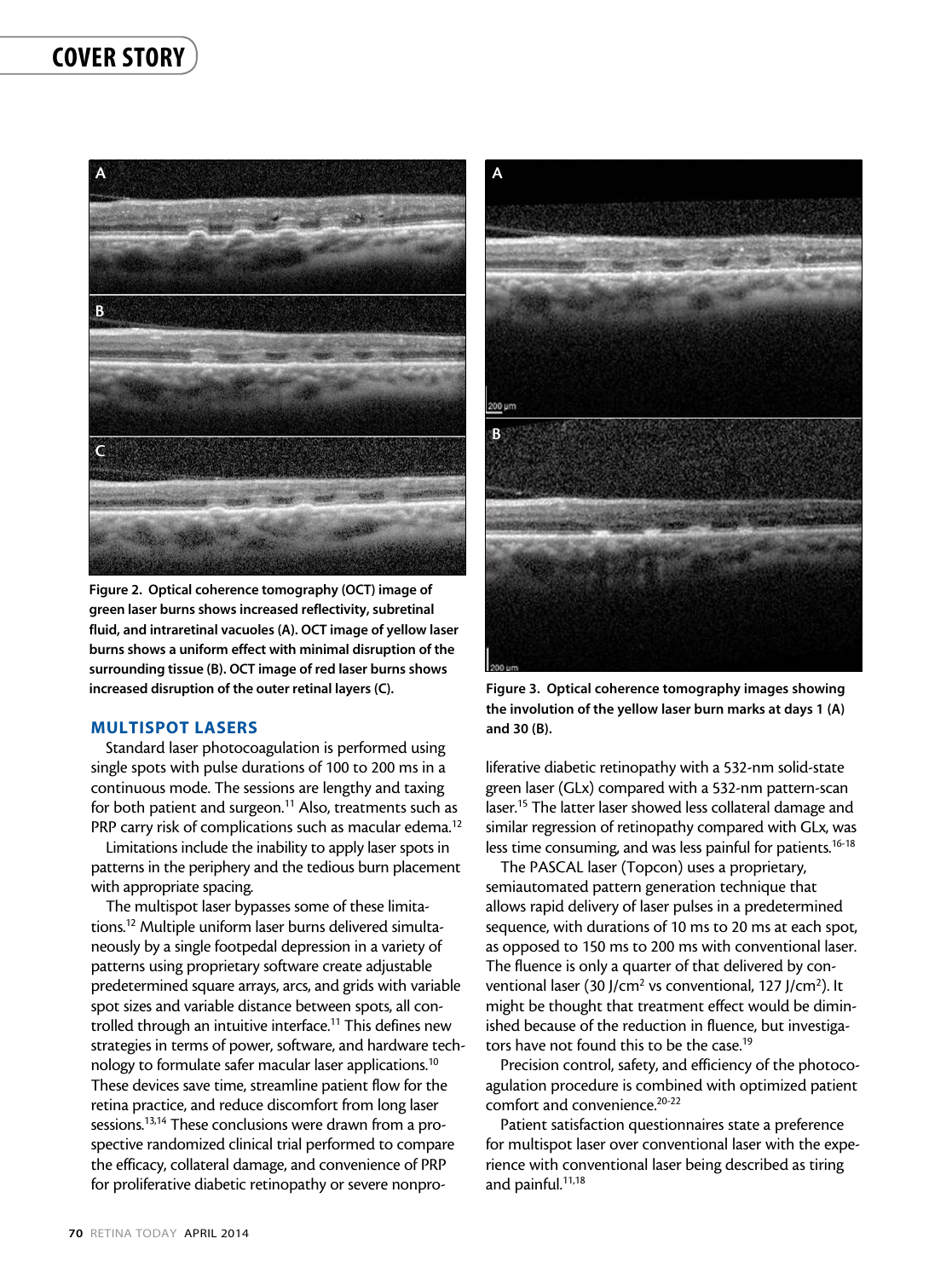

Figure 4. Optical coherence tomography images showing the involution of red laser burn marks at days 1 (A) and 30 (B).

The efficacy of the PASCAL laser in the macular area has been supported by the PETER PAN study.

In our experience comparing multispot laser in 1 eye and conventional laser in the contralateral eye, we observed less field loss in all eyes treated with multispot laser. Improved ease in treating the extreme periphery was also observed.<sup>11</sup>

Frequency-domain optical coherence tomography has confirmed that burns from the multispot lasers are confined and localized to the outer retina, and fundus autofluorescence has confirmed the presence of burns that are not always visible on fundus biomicroscopy.23,24

In our experience, comparison of burns in lapine eyes with half the fundus lasered with PASCAL and the other half with argon using the same power revealed small blisters in the PASCAL-treated tissue, with minimal dis-



Figure 5. Optical coherence tomography images showing the involution of green laser marks at days 1 (A) and 30 (B).

ruption to the rest of the layers. In the argon lase-treated area, the elevation and destruction of the receptors around the treatment area were greater.<sup>11,22,25-27</sup>

The efficacy of the PASCAL laser in the macular area has been supported by the PETER PAN study, in which barely visible subthreshold laser has been shown to be effective in the macular area or as PRP.<sup>22,28</sup>

#### Combination of Multispot and Multi-wavelength

The 577-nm wavelength and the multispot delivery mode combination facilitates lower required energy levels than that of conventional 532-nm laser, resulting in less pain and a milder inflammatory response for the patient.18 Treatment grids are homogeneous and evenly spaced, and similarly intense spot patterns are adjustable for individualized treatment needs. The rapidity of the delivery significantly reduces effects of patient movement.<sup>14</sup> The longest bursts last 0.5 seconds, but those consisting of 9 spots are practically instantaneous and avoid the effect of most eye movements.<sup>12</sup>

A combination of benefits of multispot and multiwavelength lasers is seen with the MC-500 Vixi Multicolor Scan Laser Photocoagulator (Nidek), which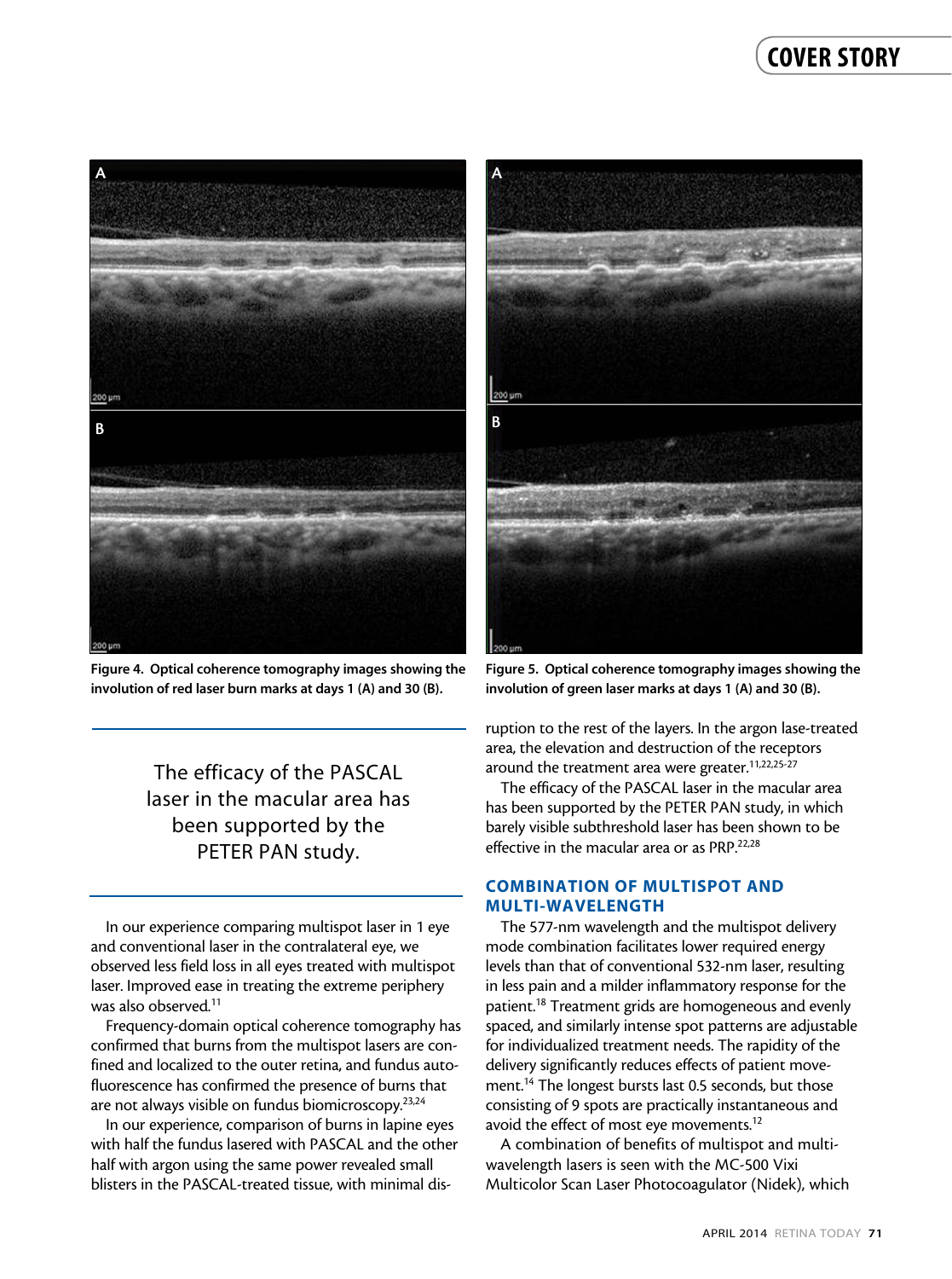allows the user to select from 3 wavelengths either alone or in combination: 532-nm green, 577-nm yellow, and 647-nm red. This enables the user to select the necessary color combination to increase efficiency of treatment for a specific indication.<sup>6</sup>

The Vixi laser includes 8 preprogrammed scan patterns with a memory function for up to 14 patterns. Available patterns include a single spot, squares, circles, arcs of various dimensions, triple arcs, macular grids, triangles, lines, and curves. The most frequently used scan patterns can be recalled from memory for future use. The scan spot size is continuously variable from 50 µm to 500 µm in single mode and from 100 µm to 500 µm in scan and automanipulation mode. Automanipulation mode delivers repeated laser emissions with variable interval times and conventional coagulation settings in a selectable scan pattern. It allows the surgeon to continue laser emission while confirming spot placement. The scan mode is used for repeated laser emissions with a fixed interval time, high power, and instantaneous speed. It saves time by requiring fewer sessions,<sup>14</sup> consumes less energy, and provides more versatility than conventional models.<sup>6</sup>

Compared with green wavelength, yellow wavelength enables more efficient photocoagulation through opaque media such as cataract. In eyes with retinal hemorrhage, better penetration is achieved with the red wavelength. Hence, with this multi-wavelength, multispot laser, treatment may be started with a particular color and continued with a different color. The laser can be used with existing slit lamps, transforming them into a stage for scanning laser treatments. All units incorporate the safety optics with low impact on cornea (SOLIC) optical design, which ensures low-energy density on the cornea and lens even with large spot sizes.7

In our experience, this laser saves time by requiring fewer sessions, consumes less energy, and provides greater versatility. Laser output can be limited to a single wavelength or modulated to a combination of colors for specific treatments.

#### Study on Effects of Different **WAVELENGTHS**

We compared the 3 wavelengths in patients with diabetic macular edema who were scheduled for a grid laser treatment. In the area of thickened retina we placed 3 sequential line patterns of laser marks, 1 each with red, green, and yellow wavelength using similar power settings (Figure 1). Following the laser treatment, a spectraldomain optical coherence tomography (SD-OCT) scan using the Spectralis (Heidelberg) was taken through the area containing these 3 rows of laser. The comparative

We compared the 3 wavelengths in patients with diabetic macular edema who were scheduled for a grid laser treatment.

scans of each are shown in Figure 2, which shows that the green wavelength burn tends to cause more collateral damage as compared with yellow, and that red tends to produce a deeper burn. We further carried out repeat scans in the same area after 1 month to examine the involution of these laser burns. The least amount of collateral damage was seen with the yellow wavelength (Figures 3-5).

Based on these findings, we conducted a study comparing the morphologic effects of the yellow and green wavelengths using the Vixi laser for patients undergoing laser for diabetic retinopathy.<sup>29</sup> Fifty-six eyes of 28 patients received PRP in this prospective study. The green laser was applied to the right eye and yellow to the left. The study areas were imaged on the same day and after 1 month with color fundus photography and SD-OCT.

We found more morphologic changes in the retinal layers in the form of hyperreflectivity, subretinal fluid, and intraretinal vacuoles on OCT scans of the right eyes. At 1 month, SD-OCT scans of the right eyes showed greater alteration in the form of hyperreflectivity involving the RPE and neurosensory retina compared with the left eyes. Hence, yellow was seen to cause less collateral damage to the neuroretina and permit a level of reorganization in the outer retina.<sup>15</sup>

#### **SUMMARY**

The pattern scan yellow laser uses less power and decreases patient discomfort.<sup>18,22,30</sup> The treatment is delivered in minimal time with a gentle effect on the targeted area; there is minimal effect on the surrounding retinal tissue and an absence of late scarring. Treatment can be delivered through opaque media, and we believe there is potential synergy when combined with intravitreal anti-VEGF therapies.<sup>31</sup>

*Manish Nagpal, MS, DO, FRCS, is a vitreoretinal consultant at Retina Foundation in Ahmedabad, India. Dr. Nagpal is a consultant for Nidek and Topcon. Dr. Nagpal may be reached at drmanishnagpal@yahoo.com.*